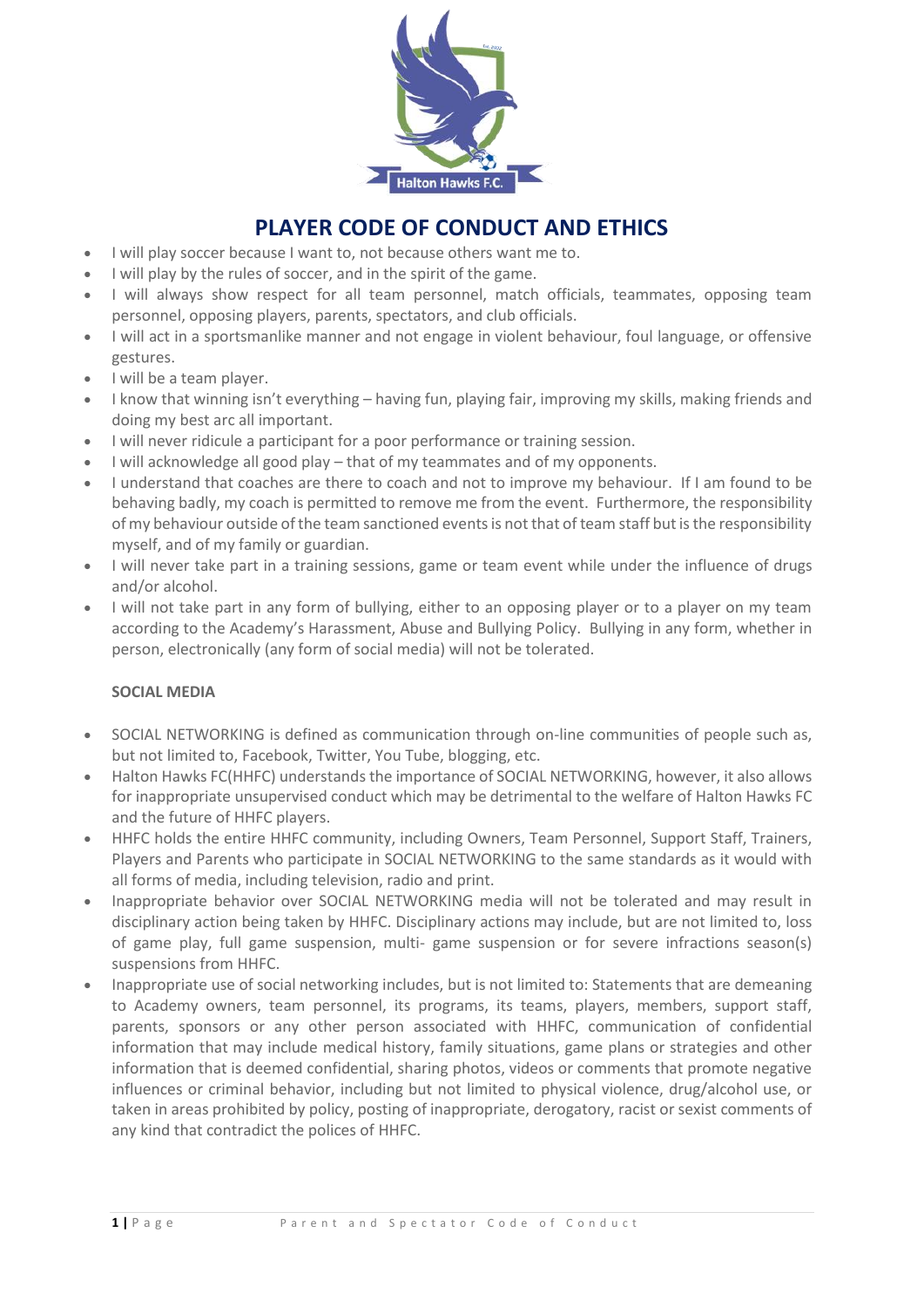### **TRAINING SESSIONS AND GAMES**

- I recognize that training sessions are more important than games and games are equally important.
- If I cannot make a training session, I will notify the Team Coach at least 48 hours in advance so that the session can be organization appropriately.
- If I cannot make a game, I will notify either the Team Coach or Manager (which is the standard set at the pre-program meeting) at least 7 days in advance so that arrangements for substitutions can be made.
- I realize that players who attend training sessions may get priority in the game starting lineup. Starting line-ups are based on several factors including attendance at training sessions, player's position, effort, attitude, injury recovery etc.
- I will turn off all electronic devices (cell phones, video games, etc.) before arrival at my training session, game or team event and leave them off until I am finished.
- I realize that playing time is not always going to be equal despite my coaches attempt to equalize. In fact some teams (higher level competitive teams) are permitted to use an "earned playing time" system. At the development and grassroots levels, playing time shall be equitable.
- I realize playing time is not always going to be equal. Higher level competitive teams will use an "earned playing time" system. Development and grassroots ages will be closer to equal but not exactly equal.
- I will leave all venues as neat and tidy as I found them and will remove all refuse from my area.
- I realize that I am not permitted to train or play under any circumstances with any other organization without the permission of an HHFC Manager.
- I realize that it is my responsibility to find transportation to a training session or game if my parents or guardian is unable to take me.
- I will report any medical problems in a timely fashion, when such problems may limit my ability to travel, train, or compete.
- I will participate and appear on time, well-nourished, and prepared to participate to my best abilities in all competitions, training sessions, trials, tournaments and events.

# **MY KITS**

- I will take good care of my game kits and wear them only on game days.
- I realize that it is my responsibility to bring the designated complete alternate game kit to each game.
- I will ensure my jersey is tucked in at all times as required by the laws of the game.
- I will wear shin pads, socks, appropriate footwear, and bring my own water bottle to all games and training sessions.
- At training sessions I will wear approved training kit.
- I understand that rolling up my shorts to reduce their size, or exposing my bare shoulders is inappropriate soccer attire.
- I will abide by the FIFA rules and remove all jewellery for training sessions and game.
- I will not make any alterations to my game kits or approved training kits (jersey, shorts or socks).
- I will adhere to Canada Soccer's requirements regarding clothing and equipment.

#### **DISCIPLINE**

- I recognize that the Team Coach will handle infractions that occur at times other than during the game.
- I recognize that infractions that occur during the game are governed by the Laws of the Game and will be decided by the Match Official. The result may be a caution (yellow card) or dismissal (red card), in which case there may be further action, including suspensions or fines, by the league.